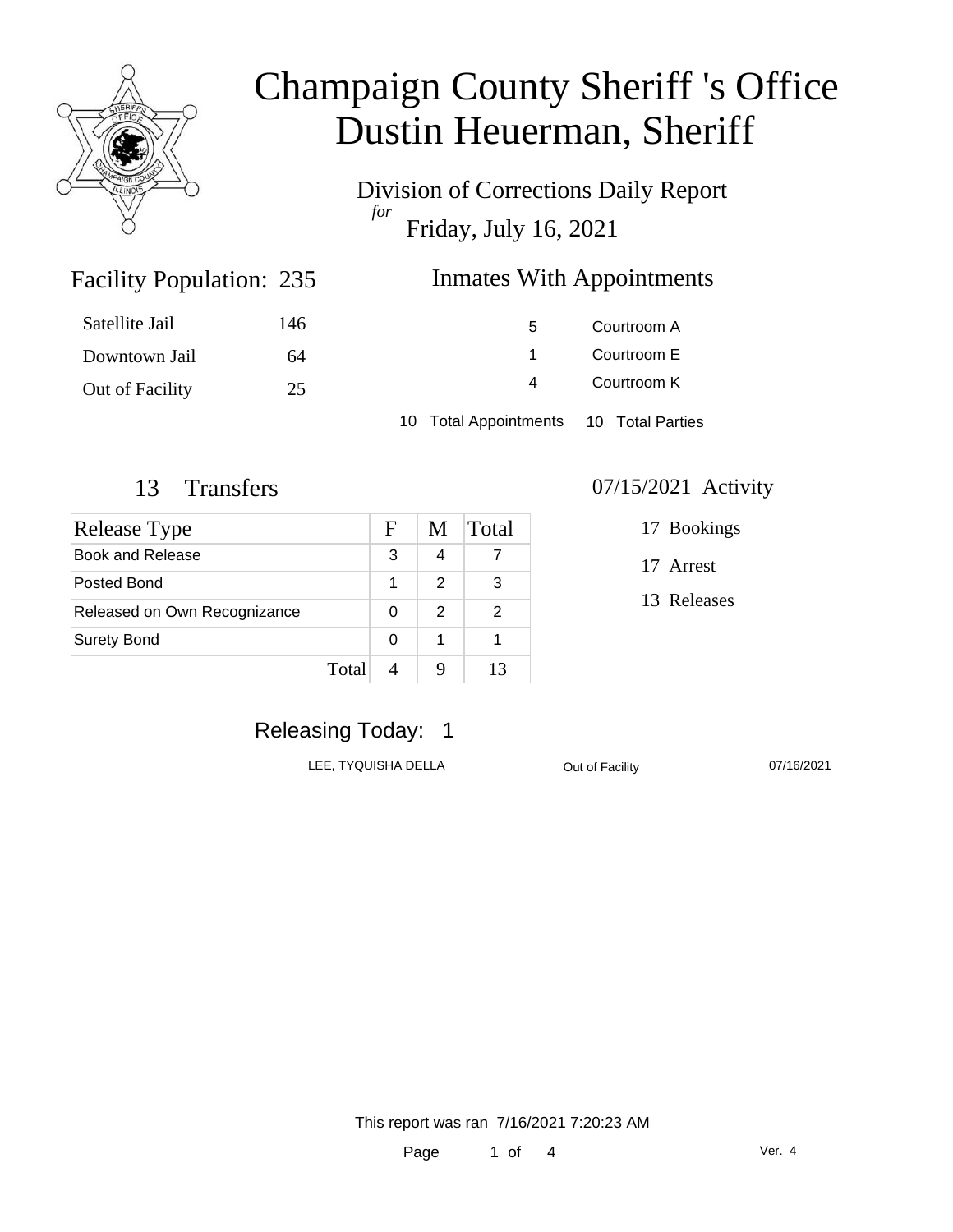

Division of Corrections Daily Report *for* Friday, July 16, 2021

#### Custody Status Count

- Electronic Home Dentention 24
	- Felony Arraignment 8
		- Felony Other 4
	- Felony Pre-Sentence 4
		- Felony Pre-Trial 138
	- Felony Sentenced CCSO 12
	- Felony Sentenced IDOC 13
		- Hold Other 3
	- Misdemeanor Arraignment 2
		- Misdemeanor Other 1
		- Misdemeanor Pre-Trial 8
			- Petition to Revoke 4
			- Remanded to DHS 13
		- Traffic Sentenced CCSO 1
			- Total 235

This report was ran 7/16/2021 7:20:23 AM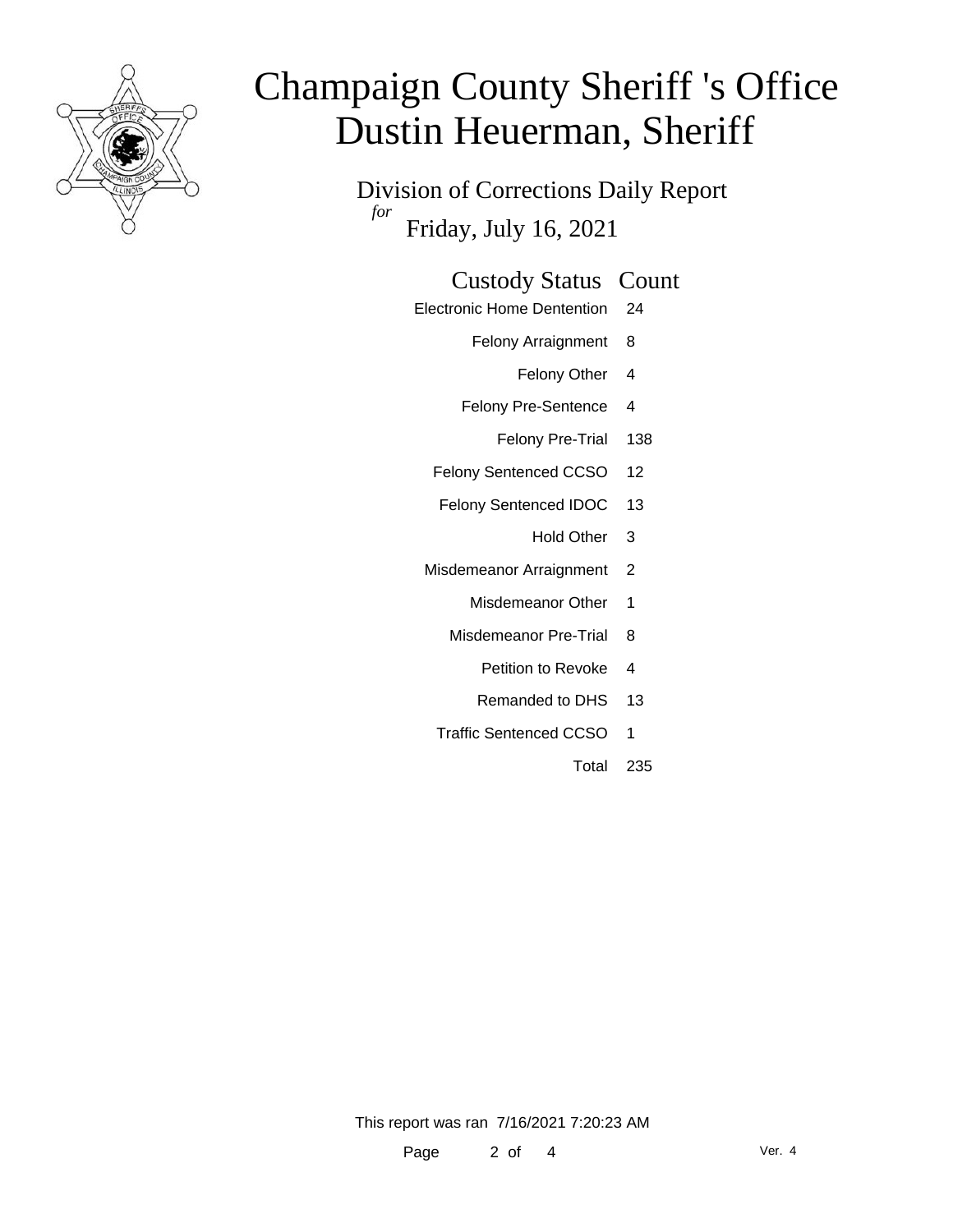

Division of Corrections Daily Report *for* Friday, July 16, 2021

## Inmates With Appointments

| Jailing Party Name                           | Location    | Number of Records / Node |
|----------------------------------------------|-------------|--------------------------|
| FISCAL-JAVA, MAURICIO                        | Courtroom K | 1 / Satellite Jail       |
| JAMES, DERISE ANTONIA                        | Courtroom A | 1 / Satellite Jail       |
| <b>JOSLIN, JASON LEE</b>                     | Courtroom K | 1 / Satellite Jail       |
| LEMONS, DEANGELO                             | Courtroom K | 1 / Satellite Jail       |
| PATTON, KENNETH KELVIN JR                    | Courtroom A | 1 / Satellite Jail       |
| PENA, JESUS, Junior                          | Courtroom E | 1 / Downtown Jail        |
| <b>SEALS, ANDRE DANIEL</b>                   | Courtroom K | 1 / Satellite Jail       |
| SIMMONS, KAVOSCEA HILLARY-<br><b>ADDISON</b> | Courtroom A | 1 / Satellite Jail       |
| STOFFLE, KELLY ANNE                          | Courtroom A | 1 / Satellite Jail       |
| WILLIAMS, TRENTON MONTANA                    | Courtroom A | 1 / Downtown Jail        |

### **Transfers**

| ADKINS, ROBERT LEE                            | Book and Release             | Out of Facility |
|-----------------------------------------------|------------------------------|-----------------|
| ARMSTRONG, TERRELL JASON                      | Posted Bond                  | Satellite Jail  |
| BURDEN, DESIRAY LASHAY                        | Book and Release             | Out of Facility |
| DOOLEY, CALVIN DARWOOD                        | Book and Release             | Out of Facility |
| HAMILTON, ROBERT                              | Posted Bond                  | Satellite Jail  |
| JOHNSON, KIMBERLEY A                          | Posted Bond                  | Satellite Jail  |
| PETERSON, KEVIN JOSEPH                        | Book and Release             | Out of Facility |
| SCHLERNITZAUER, ADRIANA JADE Book and Release |                              | Out of Facility |
| TANKSLEY, VICTOR, Third                       | Released on Own Recognizance | Satellite Jail  |
| TETTER, DONNETTA LORENE                       | <b>Book and Release</b>      | Out of Facility |
| VARGAS, ROBERTO ANTONIO                       | <b>Surety Bond</b>           | Satellite Jail  |
| WILKEY, STEVEN LEE, Junior                    | <b>Book and Release</b>      | Out of Facility |
| WINSTON, ARTEZ ANTONIO                        | Released on Own Recognizance | Satellite Jail  |
|                                               |                              |                 |